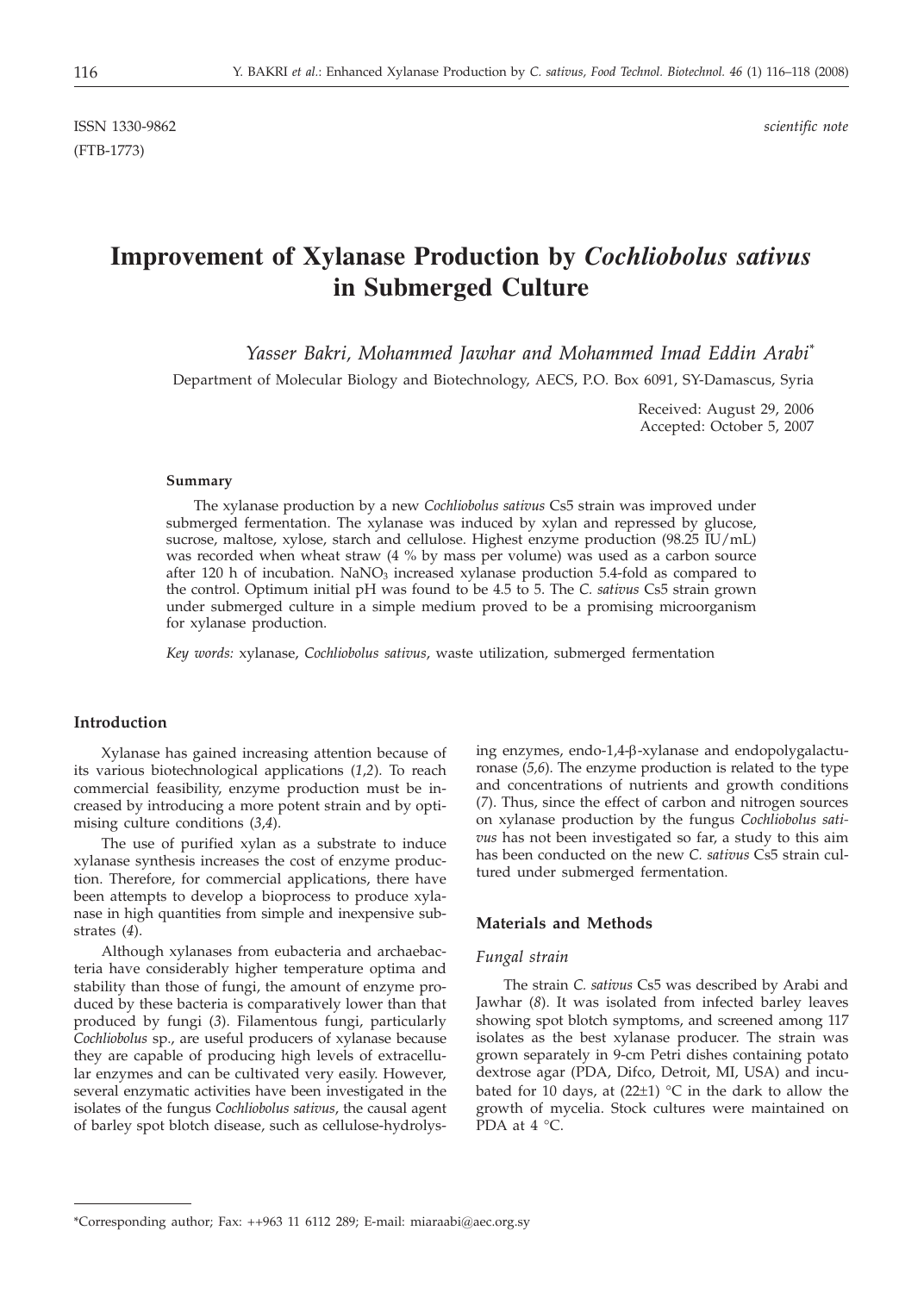# *Effect of pH*

To study the effect of pH, the xylanase activity was measured at various pH values ranging from 4 to 8. The pH of the reaction mixture was adjusted using 1 M NaOH or 1 M HCl before sterilization.

### *Liquid culture*

Xylanase production by the new *C. sativus* Cs5 strain was carried out in Erlenmeyer flasks (250 mL) containing 50 mL of basal culture medium (in g/L): yeast extract 5.0, Na<sub>2</sub>HPO<sub>4</sub>·2H<sub>2</sub>O 10.0, KCl 0.5 and MgSO<sub>4</sub>·7H<sub>2</sub>O 0.15. Fresh fungal spores were used as inoculums and 1-mL spore suspension (containing around 106 spores/ mL) was added to the sterilized medium and incubated at 30 °C for 5 days in a rotary shaker (120 rpm).

## *Carbon sources*

Xylanase was produced by *C. sativus* Cs5 in the basal medium supplemented with sugars (glucose, sucrose, maltose, xylose, starch, cellulose and xylan), and different agricultural and industrial wastes (wheat straw, corn seed powder, barley straw, corn cob hulls, olive pulp, cotton seed, orange peel powder and sawdust).

## *Nitrogen sources*

Yeast extract was replaced with 0.5 % of peptone, urea,  $NH_4NO_3$ , NaNO<sub>3</sub>, NH<sub>4</sub>Cl, KNO<sub>3</sub> and  $(NH_4)$ <sub>2</sub>SO<sub>4</sub>. Incubations were carried out at 30 °C for 5 days on a rotary shaker (120 rpm). Wheat straw at 4 % concentration was used as carbon source.

#### *Enzyme assay*

The culture medium was centrifuged at 6259×*g* for 15 min and the supernatant was used as a source for enzyme sample. Xylanase activity was measured with the optimized method described by Bailey *et al.* (*9*), using 1 % birchwood xylan as substrate. The solution of xylan and the enzyme at appropriate dilution were incubated at 55 °C for 5 min and the reducing sugars were determined by the dinitrosalicylic acid method described by Miller (*10*), with xylose as standard. The released xylose was measured spectrophotometrically at 540 nm. One unit of xylanase is defined as the amount of enzyme required to release 1 µmol of reducing sugar as xylose equivalent per min under the above assay conditions. All experiments were repeated twice.

## **Results and Discussion**

#### *Effect of different pH values*

The results showed that xylanase production by *C. sativus* was very much dependent on pH, and the optimum initial pH was between pH=4.5 and 5 (Fig. 1). However, when the pH was increased or decreased to values other than 4.5, the production of xylanase gradually decreased. This might be due to the fact that alkaline pH has inhibitory effect on the growth of *C. sativus* and enzyme production. The initial pH influences the transport of several species of enzyme across the cell membrane. In addition, cultivation of fungi at an unfavourable pH value may favour limited growth rate and



**Fig. 1.** Effect of different initial pH values on xylanase production by *C. sativus*

xylanase production by reducing accessibility of the hemicellulosic substrate (*11*,*12*).

## *Effect of carbon sources on xylanase production*

The results shown in Table 1 indicate the inducible nature of enzyme production by *C. sativus*. While a very low xylanase production of 0.26, 0.29, 0.52, 0.71 and 2.43 IU/mL was detected in the medium containing glucose, sucrose, maltose, xylose, starch and cellulose, respectively, in the medium containing xylan, the amount of xylanase reached a level of 34.19 IU/mL after 120 h. The results are in agreement with the results of MacCabe *et al.* (*13*) on *Aspergillus nidulans*. Haltrich *et al.* (*3*) suggested that low molecular mass degradation products of xylan and cellulose hydrolysis penetrate into the cells and induce the production of hydrolytic enzymes. Ghosh *et al.* (*14*) reported that xylose, the ultimate breakdown product of xylan, serves as a good inducer of this enzyme. However, other sugars, such as glucose and CM- -cellulose, were found completely incapable of inducing xylanase  $\left($  < 0.26 IU/mL).

Table 1. Effect of different carbon sources on xylanase production by the fungus *C. sativus*

| Source $(1\%)$ | Xylanase activity/(IU/mL) |
|----------------|---------------------------|
| Glucose        | 0.26                      |
| Sucrose        | 0.29                      |
| Maltose        | 0.52                      |
| Xylose         | 0.48                      |
| Starch         | 0.71                      |
| Cellulose      | 2.43                      |
| Xylan          | 34.19                     |

In this respect, maximum xylanase activity (52.81 IU/mL) was obtained in the medium containing  $1\%$ wheat straw after 120 h of incubation in comparison with the other agricultural and industrial wastes (Table 2). In order to determine the best amount of wheat straw for xylanase production, different concentrations (1–5 % by mass per volume) were tested. The results showed that the highest yield of xylanase was 98.25 IU/mL with 4 % wheat straw (Fig. 2). Increasing the concentration for more than  $5%$  resulted in a significant decrease in xylanase activity. This might be attributed to the fact that high concentration of substrate led to the increase in medium viscosity, which influenced the mix-